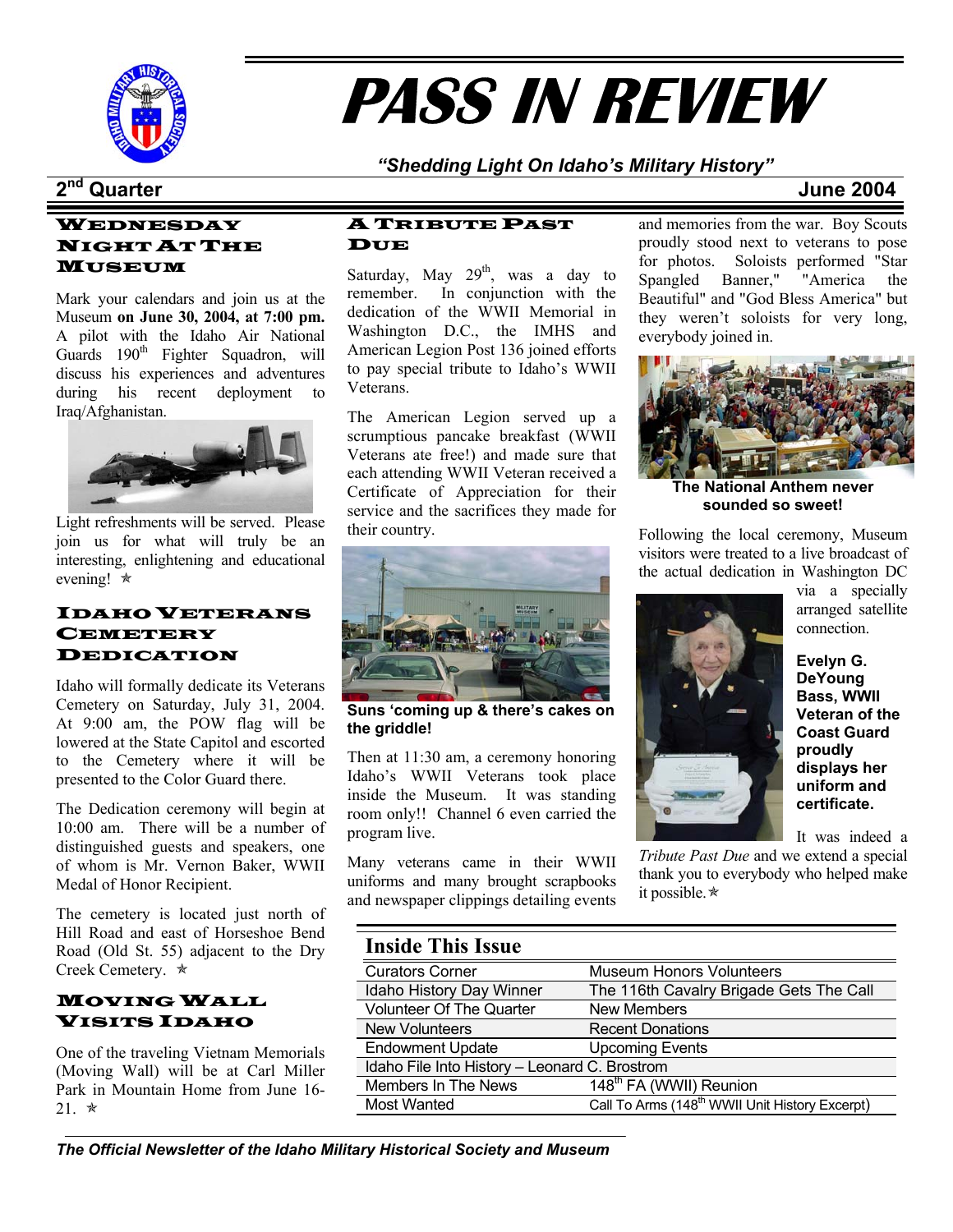## **PASS IN REVIEW** *June 2004* CURATOR'S

I can honestly say that May 2004 was one of the busiest and most successful months on record. There were three major events here at the Museum including the Joint USS Boise (CL47) and 90<sup>th</sup> Bomb Group Reunion, Armed Forces Day Open House and the Tribute Past Due- Dedication of the World War Two Memorial.

The USS Boise reunion group came to the Museum on 7 May along with the 90th Bomb Group mini reunion. In preparation for these groups, new exhibits were completed including photos, text, maps and some new artifacts. One volunteer who deserves special recognition is **Heath Robison**, who did a tremendous amount of work with graphics such as USS Boise's scoreboard and ribbon board plus a wonderful map of Boise's travels and engagements. He also did a lot of work with photos and graphics for the 90th BG. I cannot thank Heath enough for what he has done for the Museum.



**Veteran of the USS Boise, poses with his handiwork at the USS Boise Reunion. He painted the images on the USS** 

**Tim Dyer,** 

**Boise's steel plate while the plate was still a part of the ship!** 

Another volunteer who deserves special recognition is **Jim Doering**. Being retired Navy; Jim took a special interest in the reunion. For the past several months he has helped with planning, patiently edited text written by a land lubber, worked on artifacts and exhibits, bought the materials and built our new stage and docented. The amount of time and effort they put into the May events cannot be measured. Both of these volunteers deserve a big thank you for what they have done.

CORNER donations, including a very special one Heath Robison Ken Swanson from the Officers and Sailors of USS Boise (SSN764). The CO, Commander Mikatarian, and shipmate of the year, ST1 MacKenzie, attended the reunion and donated a section of the submarine USS Boise's hull mounted on a plaque. I would say that getting to see USS Boise's sailors and hear their sea stories was a truly memorable experience.

> The "Tribute Past Due" on 29 May was undoubtedly the largest single event we have had. Cars were parked down Harvard all the way to Orchard, the parking lot was full and we had cars on the grass south of the Museum's fence line. Attendance was around 500 people, including WWII Veterans, their families and even Medal of Honor Recipient Ed Freeman.



**WWII Veteran and Vietnam Medal of Honor Recipient Ed Freeman chats with Michelle** 

**Edmonds from Channel 6** 

This was an overwhelming occasion as the Museum was standing room only. CSM (Ret) Phil Hawkins did a wonderful job as emcee for the event and the Museum received a tremendous amount of publicity. If you missed being here, it was an outstanding event and a great tribute to the many World War Two Veterans in attendance.

I would like to take the time to thank the following volunteers and organizations for all their efforts at our recent Openhouses:

Karen Andersen Fred Anderson Gayle Alvarez Steve Bonde Terry Curtis Larry Carroll Garry Carroll Jim Doering Stan Herzinger Rick Johnson Bryan Johnson Kurt Kahm Kyle Kahm Yancy Mailes Lisa Mailes Jeremy Mattern Bill Miller

This event also brought in some new Terry Popravak (MHAFB) Mike Sibley 124 SFS Squadron Boise Naval & Marine Corps Reserves Fleet Reserve Association Mountain Home AFB/366 FW Life Support personnel Special Forces Association Chapter #69 United States Submarine Veterans, Inc.

> In closing, I want to summarize the Museum's successes of the past month with one word- **volunteers**. It is the people like Jim Doering, Heath Robison and many others who made the difference. Yancy and Lisa Mailes and Mike Sibley. We had a lot of support from Mountain Home Air Force Base, the Boise Naval and Marine Corps Reserve Center and the Idaho Air National Guard.



**MSgt Gabe Usog and the 124<sup>th</sup> Security Forces Sqdn on Armed Forces Day**

Additionally, our Volunteer of the Quarter who you will read about later was active and here, doing a lot to support the Museum. If you haven't been to the Museum lately, you need to stop in for a visit.



**WWII Reenactor Gary Hurd demonstrated WWII Cavalry drills at our 15 May Armed Forces Day**

**Open House** 

You'll see what these outstanding volunteers have done to make the Idaho Military History Museum what it is.

*- Gary Keith*

*The Official Newsletter of the Idaho Military Historical Society and Museum*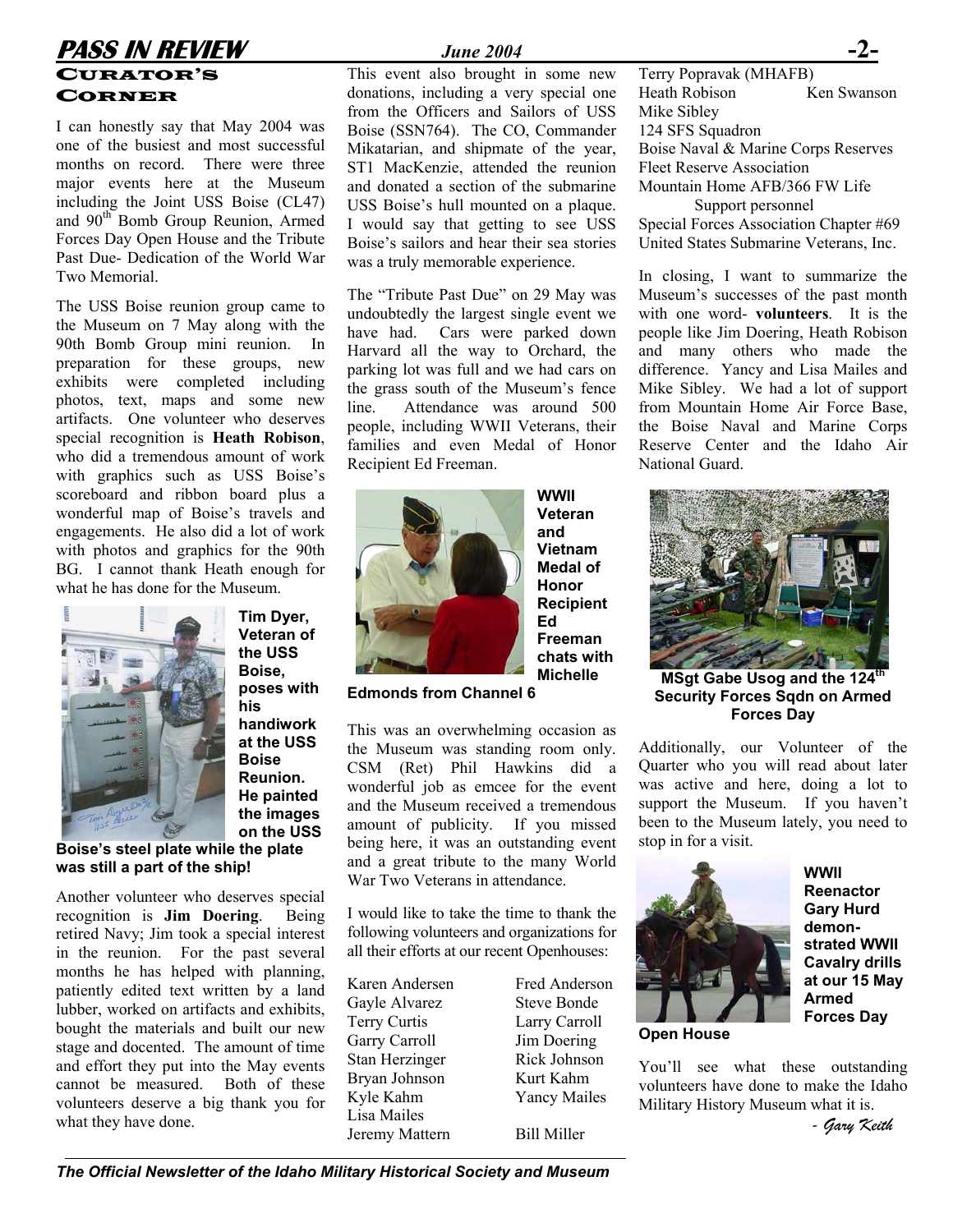## **MUSEUM HONORS** VOLUNTEERS

In what has become an annual event, the Board of Directors held a Volunteer Appreciation Dinner for all the volunteers who have helped with all of the many, many, MANY needs and requirements here at the Museum during the past year.



Volunteers enjoyed a spaghetti dinner Pennsylvania, New Jersey and Idaho. with all the trimmings and received Certificates of Appreciation and Service for all of their efforts.

Our top volunteer for the year was **Steve Bonde with 798 hours!** Congratulations Steve **and thank you to ALL of our volunteers** for all of their hard work. We sincerely appreciate each and every one of you.  $*$ 

## IDAHO HISTORY DAY WINNER Cavally brigade at the Idaho Genter<br>He enlisted in the Idaho Air National

Congratulations to **Claire Stevens of Riverstone Community School.** Her award winning entry *"The Great Crusade": How Eisenhower Finalized The Plans For D-Day While Encountering Problems, Exploring Solutions, And Exchanging Ideas,* was



the winning entry in the Military History Category on Idaho **History** Day.

selected as

Her entry (this is one of three

sides) is now on display at the Idaho Military History Museum.  $\star$ 

### THE 116<sup>TH</sup> CAVALRY BRIGADE GETS THE CALL

On 8 May 2004, Governor Dirk Kempthorne was notified by the Department of Defense, that part of the Idaho Army National Guards 116th Cavalry Brigade, had been federally mobilized to take part in *Operation Iraqi Freedom.* 

On 28 May 2004, a second order came down which brought the full brigade combat team to active duty. This mobilization is *the largest deployment in the history of the Idaho National Guard.* **Please meet Bill Miller** 

In all, approximately 4,300 troops are involved and encompass soldiers from Oregon, Utah, Montana, North Dakota,



Answering the call, the 116<sup>th</sup> hard working man. **Cavalry Brigade at the Idaho Center**

On 9 June, a special sendoff was held in Nampa's Idaho Center for the first wave of 750 soldiers. Mayors from many of the cities with a National Guard Armory manned by these 750 soldiers attended, as did Governor and Mrs. Kempthorne. Medal of Honor Recipients Bernie Fisher and Ed Freeman were also on hand to recognize the soldiers.

On 10 June, Idaho's advance group of 750 soldiers left Gowen Field for Ft. Bliss Texas. The remaining 1,250 Idaho soldiers will depart the later part of June. The brigade will train there during the summer and fall and are scheduled arrive in Iraq in the late fall of 2004. Their service, to include the mission to Iraq is expected to last approximately 18 months.

Our thoughts, prayers and best wishes go out to the soldiers and their families as they embark on their new mission.  $\star$ 





This is getting to be a tougher duty each time I write the Volunteer of the Quarter. It is tougher for a good reason as we are getting more and more high quality volunteers each month. Choosing just one is not easy! So, this month the Museum is going to recognize someone who has been involved since before the existence of the Idaho Military Historical Society.

Please join me in thanking Bill Miller for all of the hard work he has done over the years. For those of you who don't know Bill, let me fill you in about this

Guard in 1958. He applied for an Officer Commission and was accepted. He completed pilot training in 1967 and flew F-102s with the IDANG's 190<sup>th</sup> Fighter Interceptor Squadron. During this time, Bill stood 24-hour alerts as part of the 190<sup>ths</sup> mission to defend the Pacific Northwest against Soviet bombers.

He was simultaneously working on a degree at Boise State University, which he successfully obtained. Bill's 'day job' was with the Idaho Division of Aeronautics, but in the evenings and on weekends he flew  $F-102s$  until the  $190<sup>th</sup>$ transitioned to the two seat RF-4C Phantom in 1975. Bill easily moved into flying the Phantom and became quite a skilled flight lead.

This experience greatly paid off in April 1982 when Bill was flying a typical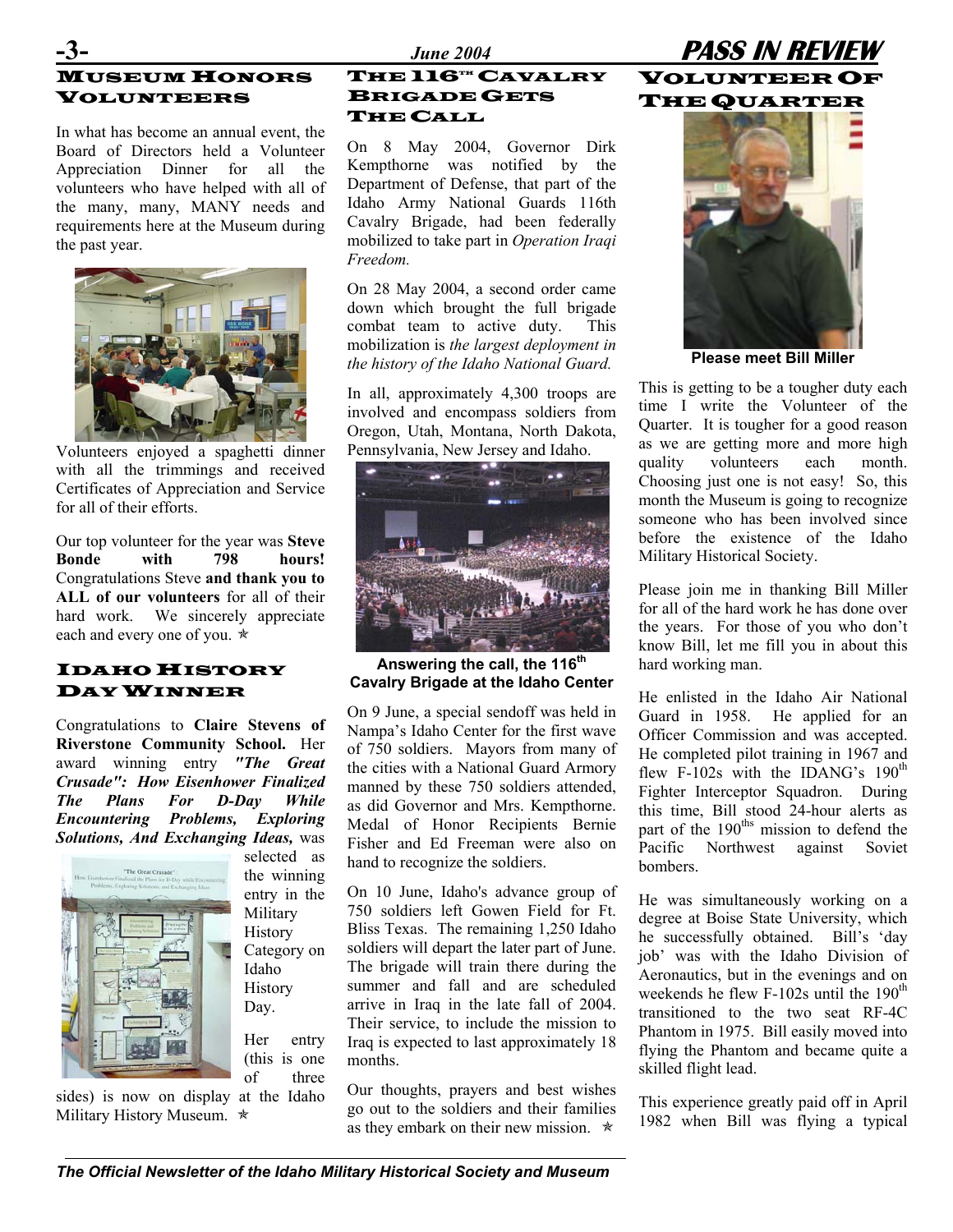## **PASS IN REVIEW** *June 2004*

night radar reconnaissance mission over Idaho. He received a May Day call from another RF-4C that had been hit by a bird. The pilot was badly hurt and unable to fly the aircraft so it was up to the backseater to land the plane. Bill joined up with the damaged Phantom and helped talk the backseater through the landing (backseaters were not normally expected or trained to land, nor did they have the right instruments or visibility to land easily). Bill's cool professional demeanor and flying skills made a difference that night, but he always downplays his role. After flying the RF-4C and the C-26, Bill retired from the Idaho Air National Guard in 1996 as a Colonel with 38 years of service.



**Bill recounts some of his experiences with the F4 and explains some of its features at the Armed Forces Day Open House.** 

What Bill has done for the Idaho Military History Museum is tremendous. From helping get the IMHS started to docenting, Bill is a consistent and reliable volunteer in many ways. Always eager and willing, Bill signs up for docent shifts each month to make sure the Museum is staffed and open for the public. He re-joined the Board of Directors last fall and has been very active since then, recruiting new volunteers, researching the IDANG history and organizing photo collections, working on fund raising projects, grant writing and docenting to name but a few of his activities.

It is difficult to list in a short forum all that Bill Miller has done for the IMHS and what he continues to do. It is a privilege being able to work with

someone of Bill's energy, attitude and enthusiasm. I consider myself very fortunate to know Bill Miller and the Museum is definitely a better place because of him.

*Thank you Bill, we would definitely not be where we are today without you and your expertise. You are our Volunteer of the Quarter!* **★**★★★★

*Special Welcome to*: \* Patricia Bain<br>
\* Dale Sisson<br> **Algeria Algeria Patricia Patricia Patricia Patricia Patricia Patricia Patricia Patricia Patricia Patricia Patricia** Õ **William March, Jr.**  Õ **Ray W. Mullins, III**  Õ **William E. Sweeney**

### NEW VOLUNTEERS **BG Gordon Shore**

*Please give a warm welcome to:* Don't forget, you can also make a credit Karen Andersen Don Beck Barbara Elston Bob Green Dean Jackson

### RECENT DONATIONS

Our 1<sup>st</sup> Quarter 2004 newsletter was printed **At No Charge** by *Modern Printers* in Meridian. A very special thank you to **Greg Walker**; we truly appreciate your interest and support.

**Bill Johnson** - WWII issue USMC Dress Blue coat

**Jim Doering** - piece of hull from USS

Pablo Rodriguez - Desert Shield/Desert the Museum! Be sure and tune in! Storm USMC helmet cover, gun lanyard, MOPP coat, Iraqi surrender leaflets

**Show Example 18 IVE** at the Museum.<br>**Berets Joe Frost**/SFA Chapter 69 - Green Channel 7 will be doing a Berets Berets

**Vahan Sipantzi** – US Army and Special Forces bibles

**Boyd Pedersen** - FM 21-100 (War Dept) Basic Field Manual Soldiers Handbook, July 23, 1941; 1938 Historical Annual Year Book; PAM 21- 13 The Soldiers BCT Handbook

**Ray Servatius -** Photo of 6147 TAC Air Cmd Korea and unit 'Mosquito' patch; C Btry 148<sup>th</sup> Honor Battery photo taken at Camp Carson 1951.

**NEW MEMBERS** Richard Powell - Helmet liner from 148th Basic Training at Camp Carson. $\star$ 

## Õ **Rand Bain** ENDOWMENT

Our Endowment balance currently stands at **\$29,690.19.** \* Ray L. Servatius<br>
\* Claire Stevens<br>
Recent Endowment Donors include:

**Caroline L. Kreiger** 

card donation on *on-line.* Look for this link on the Museum's webpage:

**DONATE NOW THROUGH Network for Good.** 

Jerre Kauffman *Thank you for supporting The Idaho Military History Museum.*  $\star$ 

### UPCOMING EVENTS

Here are **some** of the events we currently have scheduled; more details will be posted on the webpage as invitations are confirmed and more information becomes available.

**30 June** – Wednesday night at the Museum. See story on page 1.

**16 July -Larry Gebert from Channel 7**<br>Woodrow Wilson SSBN 624 will be doing his morning show **LIVE** at

**17 July –**Vietnam/1960s Open House.

**9 September -** Larry Gebert from Channel 7 will be doing his morning

**11 September -** Idaho National Guard Appreciation Day. Open House for National Guard personnel 8:00-11:00 and open to public from 12:00 to 4:00. $\star$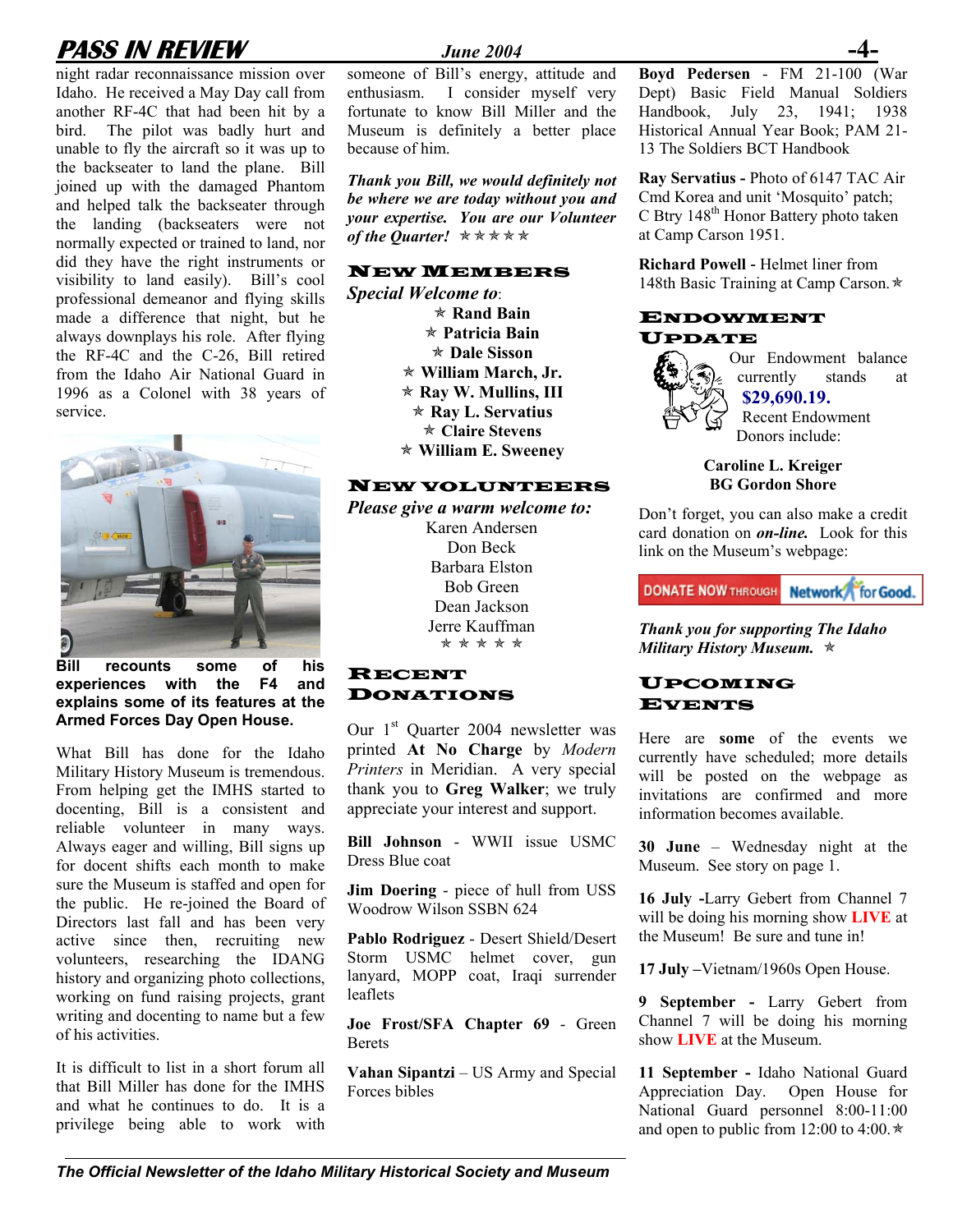## IDAHO FILE INTO **HISTORY**



**LEONARD C. BROSTROM MEDAL OF HONOR RECIPIENT, WWII** 

**Rank and Organization:** Private First Class, U. S. Army, Company F, 17th Infantry Regiment, 7th Infantry Division **Entered Service at:** Preston, Franklin County, Idaho **Served as:** Rifleman **Battle or Place of Action:** near Dagami, Leyte, Philippine Islands **Date of Action:** 28 October 1944

**Citation:** He was a rifleman with an assault platoon which ran into powerful resistance near Dagami, Leyte, Philippine Islands, on 28 October 1944. From pillboxes, trenches, and spider holes so well-camouflaged that they could be detected at no more than 20 yards, the enemy poured machine-gun and rifle fire, causing severe casualties in the platoon. Realizing that a key pillbox in the center of the strongpoint would have to be knocked out if the company were to advance, Pfc. Brostrom, without orders and completely ignoring his own safety, ran forward to attack the pillbox with grenades. He immediately became the prime target for all the riflemen in the area, as he rushed to the rear of the pillbox and tossed grenades through the entrance. Six enemy soldiers left a trench in a bayonet charge against the heroic American, but he killed one and drove the others off with rifle fire. As he threw more grenades from his completely exposed position he was wounded several times in the abdomen and knocked to the ground. Although

suffering intense pain and rapidly weakening from loss of blood, he slowly rose to his feet and once more hurled his deadly missiles at the pillbox. As he collapsed, the enemy began fleeing from the fortification and were killed by riflemen of his platoon. Pfc. Brostrom died while being carried from the battlefield, but his intrepidity and unhesitating willingness to sacrifice himself in a one-man attack against<br>overwhelming odds enabled his overwhelming odds enabled his company to reorganize against attack and annihilate the entire enemy position. [1](#page--1-0)

Leonard Carl Brostrom was born on 23 November 1919, in Preston Idaho, the oldest son of Carl and Louise Brostrom. He became a Boy Scout and went on to be the acting assistant scoutmaster. He attended Preston High School and graduated in 1938. Leonard had just begun serving a mission for his church in California when WWII broke out. He was allowed to complete his mission and served in Oakland California before being transferred to the Reno Nevada area. By the end of A-day, the Sixth Army



**Where Leyte is Located[2](#page--1-1)**

After returning from his church assignment, he tried to enlist in the Navy but was turned down due to his poor eyesight. The Air Force turned him down as well. He then turned to the Army and was accepted, enlisting in March 1942.



**Elder Leonard C. Brostro[m3](#page--1-2)**

After spending several months assigned stateside, he was sent to the Philippines. He became a

rifleman with Company F, 17th Infantry Regiment, 7th Infantry Division and took part in the invasion of Leyte.

"Following four hours of heavy naval gunfire on A-day, 20 October {1944}, Sixth Army forces landed on assigned beaches at 1000 hours. Troops from X Corps pushed across a four-mile stretch of beach between Tacloban airfield and the Palo River. Fifteen miles to the south, XXIV Corps units came ashore across a three-mile strand between San José and the Daguitan River. Troops in both corps sectors found as much or more resistance from swampy terrain as from Japanese fire.

had moved inland as deep as two miles and controlled Panaon Strait at the southern end of Leyte. In the X Corps sector, the 1st Cavalry Division held Tacloban airfield and the 24th Infantry Division had taken the high ground commanding its beachheads Hill 522.

In the XXIV Corps sector, the 96th Infantry Division held the approaches to Catmon Hill, the highest point in both corps beachheads; the 7th Infantry Division had taken the town of Dulag, forcing General Makino to move his 16th Division command post ten miles inland to the town of Dagami.

On the XXIV Corps left, or southern flank, the 7th Infantry Division, commanded by Maj. Gen. Archibald V. Arnold, moved inland against an unusually dense concentration of enemy facilities and defenses. The Japanese had built or improved four airfields in a narrow, ten-mile strip along the eastwest road between the small towns of Dulag and Burauen.

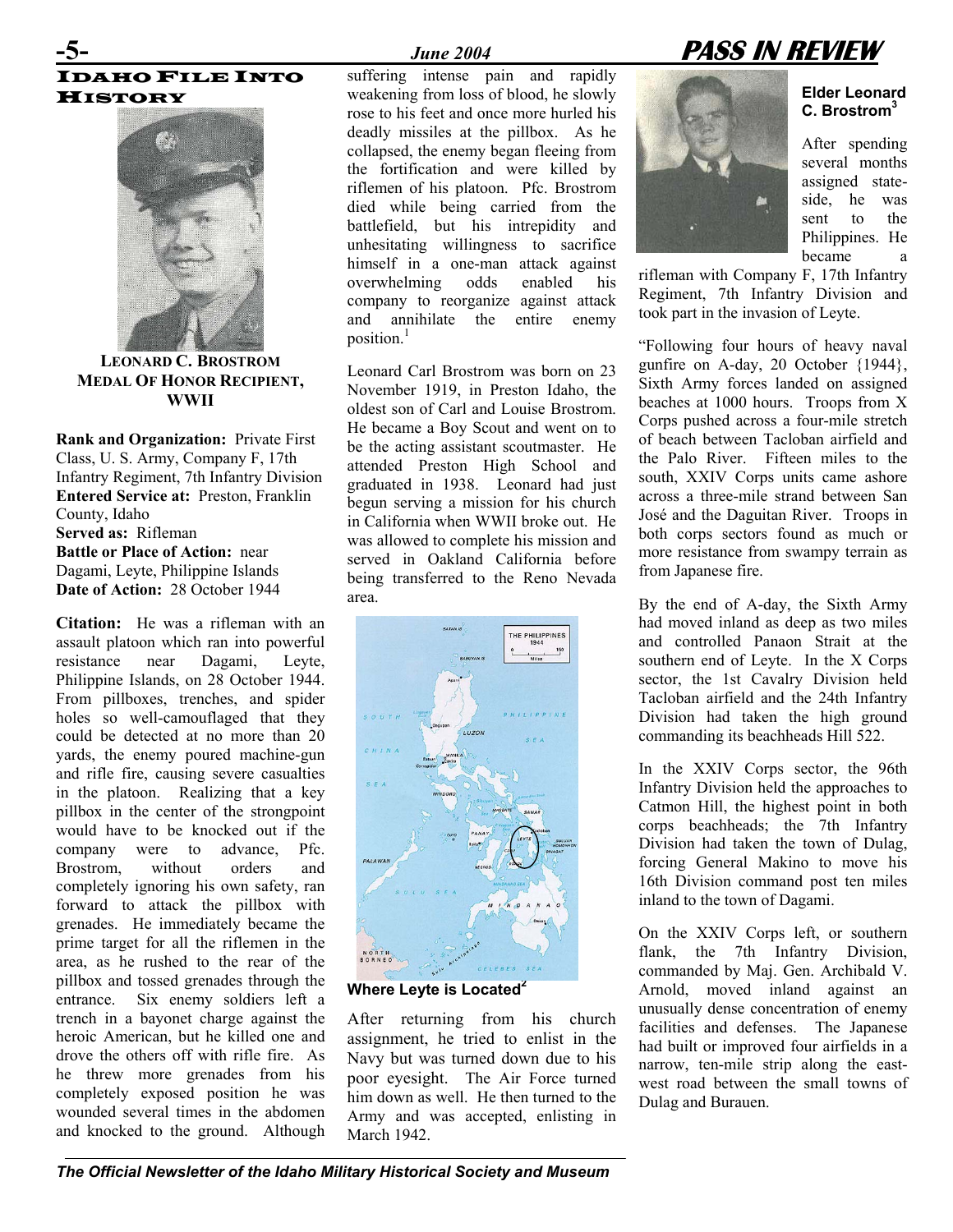## **PASS IN REVIEW** *June 2004* **-6-**

On 21 October, the 184th Infantry took Dulag airfield south of the road while the 32d Infantry cleared both sides of the Calbasag River.



**Where Leonard Went Ashor[e4](#page--1-3)**

Three more days of fighting swamps, extreme heat, and Japanese supported by artillery and armor brought 7th Division regiments to within three miles of Burauen, where three airfields were clustered. The fight for the airfields and village was bloody but flying wedges of American tanks cleared the way for the infantrymen.



**Infantrymen {on Leyte} cautiously move toward an enemy machine gun positio[n5](#page--1-4)**

In Burauen itself, troops of the 17th Infantry overcame fanatical but futile resistance, with some enemy popping up from spider holes and others making suicidal attempts to stop the American tanks by holding explosives against their armored hulls. One mile north, troops of the 32d Infantry killed more than 400 Japanese at Buri airfield. With two battalions of the 184th Infantry patrolling the corps left flank, the 17th Infantry, with the 2d Battalion, 184th Infantry, attached, turned north toward Dagami, six miles above Burauen." [6](#page--1-5) 

28 October 1944, Dagami, Leyte, PFC Brostrom's eighth day of combat. "From pillboxes, trenches, and spider holes so well-camouflaged that they could be detected at no more than 20

yards, the enemy poured machine-gun and rifle fire, causing severe casualties in the platoon. Realizing that a key pillbox in the center of the strongpoint would have to be knocked out if the company were to advance, Pfc. Brostrom, without orders and completely ignoring his own safety, ran forward to attack the pillbox with grenades.

He immediately became the prime target for all the riflemen in the area, as he rushed to the rear of the pillbox and tossed grenades through the entrance. Six enemy soldiers left a trench in a bayonet charge against the heroic American, but he killed one and drove the others off with rifle fire.

As he threw more grenades from his completely exposed position he was wounded several times in the abdomen and knocked to the ground. Although suffering intense pain and rapidly weakening from loss of blood, he slowly rose to his feet and once more hurled his deadly missiles at the pillbox. As he collapsed, the enemy began fleeing from the fortification and were killed by riflemen of his platoon. Pfc. Brostrom died while being carried from the battlefield…"[8](#page--1-7) 

On 29 November 1945, Leonard's heroic action was recognized and commended when Brig. Gen. Robert M. Hardaway presented the Medal of Honor to Leonard's parents in Preston Idaho.

Leonard Brostom is buried in the Preston Cemetery District (NW Sect, Block 1, Lot 18), Preston, Idaho.

> **Memorial in Preston Cemetery** There is also a memorial to him and fellow Medal of



Honor Recipient Nathan Van Noy Jr., *(See 1st Quarter 2000)* both of whom entered the service from Preston. Leonard Brostrom's grave is to the right and rear of this memorial.

Sometime later, one source reports January 19, 1948, another honor came to the Brostrom family as the result of Leonard's heroic action. The U.S. Army Transport Ship, "Marine Eagle," was renamed in Leonard's honor.



**The USNS Leonard C. Brostrom** 

Yet another honor was bestowed on Leonard when members of the Seventh Infantry Division named a Red Cross service camp in Korea for Leonard and another member of their Division who also lost his life at Leyte. A housing complex at Fort Ord was also named in Leonard's Honor.

Military service runs in the Brostom family, Leonards brothers were also in the service. Dean and Dale both served in the Navy and Stanley served in the Air Force for 20 years.

Once when Dale was asked why his brother would single-handedly attack the Japanese stronghold, he said that Leonard was a highly motivated young man. Dale said he cared a lot for his fellow men, and he wasn't surprised that Leonard would do such a thing.



**n amed for his son Carl Brostrom on board the ship**

*Editors Note: A very special thank you to Mr. Ed Carlson and Cindy Bird, Leonard's Niece, for their assistance in making this story possible.*  $\star$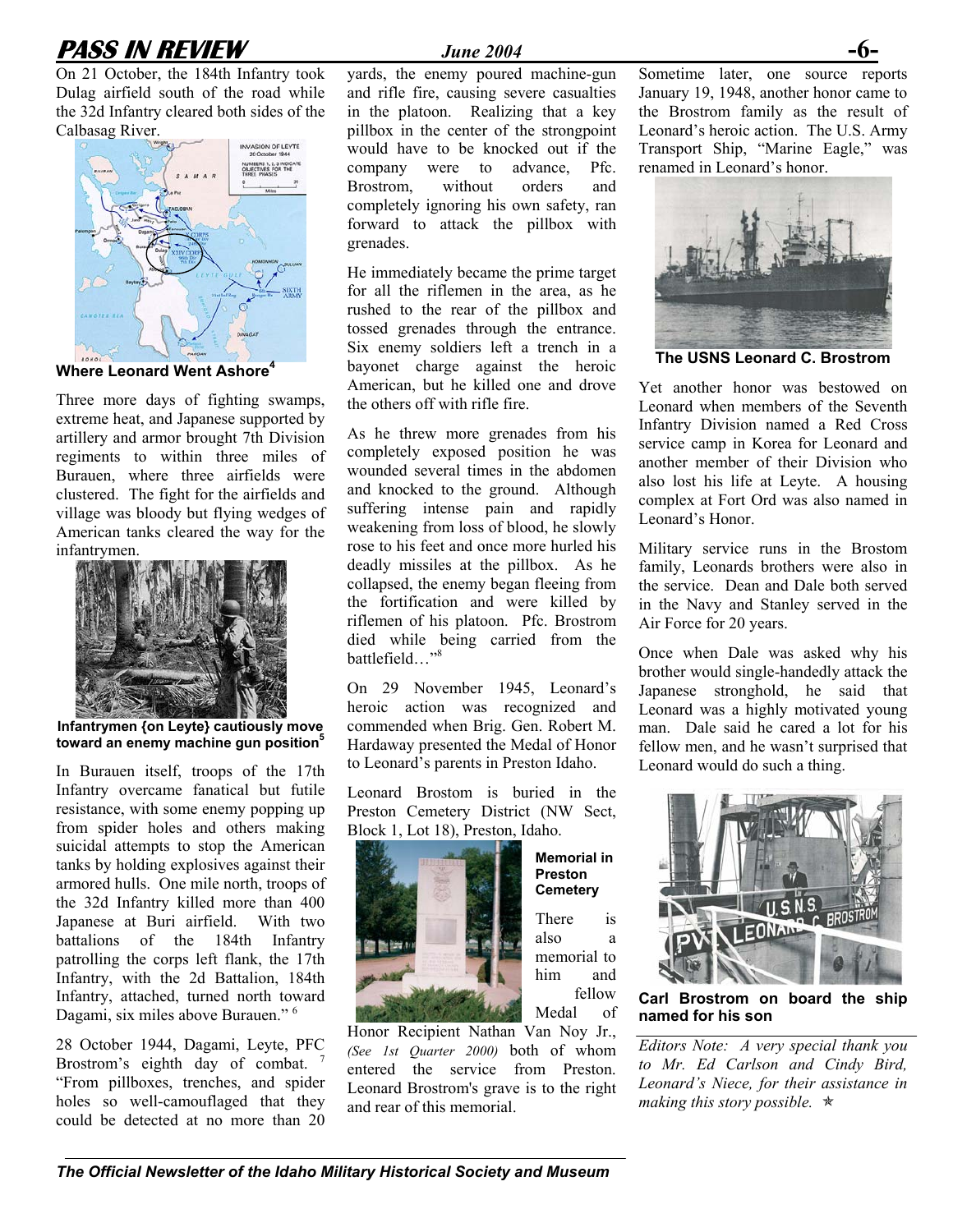## MEMBERS IN THE NEWS

On 7 June 2004, the Auditorium in the **Vietnam** Adjutant's General Building on Gowen Field was dedicated to Major General James S. Brooks.



**General Brooks and the display in his honor** 

General Brooks began his military career in 1943. He went on to become a B-24 pilot and in 1974 was appointed Adjutant General for the state of Idaho. MG Brooks retired in 1985 with 42 years of service.

General Brooks is an ardent supporter of the Society and was one of our first Charter Life Members. Congratulations to General Brooks and thank you for all of your service and support.  $\star$ 

## 148TH FA (WWII) REUNION ANNOUNCED

Survivors of the 1-148th Field Artillery (WWII) will hold their annual reunion this year at the Reno Hilton Hotel in Reno, NV, Aug. 12-15.

Idaho National Guard members, past and present, friends, relatives, and interested parties, are cordially invited and would be most welcome.

For more information, contact Bill Heath at [wahboi@rmci.net](mailto:wahboi@rmci.net) or phone (208) 336-5359.  $\star$ 

MOST WANTED ¾ **116th Engineer** 



**related items from** 

¾ **133rd Combat Engineer Battalion** 

**items from WWII** 

¾ **183rd/951st Field Artillery items from WWII** 

### ¾ **Desert Storm field gear**

¾ **4th Quarter 1997 Newsletter.** Fred and Gayle recently inventoried their newsletter collection and discovered they were missing the  $4<sup>th</sup>$  Quarter of 1997 edition. The plan is to have copies of all editions of *Pass In Review* available in the Museum's library.

### CALL TO ARMS - **1940,**



**Abridged History of**  the  $148^{\text{th}}$  FA, WWII, **Chapter 1**  By Bill Heath, 148<sup>th</sup>  $FA$ , WWII,  $1<sup>st</sup>$  Lt.

IDARNG (Ret)

Artille ry, as told to me by the men With the number of surviving veterans dwindling daily, it seems an appropriate time for me to tell you about a bunch of Idaho lads I had the pleasure of serving with, in that mother of all wars – World War II. It is the story of the  $148<sup>th</sup>$  Field themselves. The  $148<sup>th</sup>$ , whose roots go back to the 1870s, is located today in Pocatello. As with other western-state Army National Guard organizations, the Idaho Guard traces its origin to the frontier days, when hostilities existed between the Indians and the early settlers of the west.

In 1926, the First Battalion, 148th Field Artillery Regiment, was organized and federally recognized as a part of the Idaho National Guard. Originally, Battery A was from Coeur d'Alene, Battery B from Boise, and Battery C from Payette. There was a Medical Attachment, also from Coeur d'Alene. Later Battery B became HQ Battery, and a group from Bonners Ferry became Battery B. In 1940, the 148th was enlarged by adding a new Battery D (St. Maries). Two existing troops of the

## **-7-** *June 2004* **PASS IN REVIEW**

116th Cavalry (Lewiston and Moscow) became Batteries E and F. These units formed the basis for the Second Battalion.

War had broken out in Europe when Robert W. Posey and his brother Fred joined Battery B at Bonners Ferry on Sept 11, 1940. "The new recruits were my neighbors, friends and schoolmates," Bob recalled. When I told him in 1989 that I was planning on writing the history of the unit's activities in the war, he even remembered what was playing on the juke box at the Fountain Café that day: *Can't Get Indiana Off My Mind, Orchids for Remembrance*, and *Blueberry Hill*.

Jean Bachaud sent me a tape of his recollections. "I was not yet 21 years old in 1940. I was downstairs relieving the bartender, when in came some older boys, all from St. Maries. They were talking about joining an Idaho National Guard unit. There was to be a meeting, with the fellows being sworn in. That interested me, so the next night I went to the Legion hall and signed up. There was some question, since I was born in France, but I was accepted."

On Sept. 16, 1940, the  $148<sup>th</sup>$  was inducted into federal service as an all-Idaho National Guard organization. Both battalions assembled at Fort Lewis, WA, and became a part of the 41<sup>st</sup> Infantry Division. That winter was cold, wet and foggy. The young men from Idaho lived in tents with wooden floors, and a single Sibley stove to keep them warm. Six men were in each tent, with army cots and foot lockers.

Rain or no rain, mud or no mud, they drilled with their 75mm guns (vintage WWI), marched, and practiced with pistols, rifles and machine guns. When, in the summer, it was really nice in the northwest and really hot in CA, the 41<sup>st</sup> Infantry Division went on maneuvers in CA. The guardsmen slept in pup tents among the scorpions, and ate from truck-mounted field kitchens. They drilled, fired their weapons, and participated in war games. Returning to Fort Lewis, vacancies were filled by Selective Service inductees, known as selectees, or draftees, or worse,

*The Official Newsletter of the Idaho Military Historical Society and Museum*